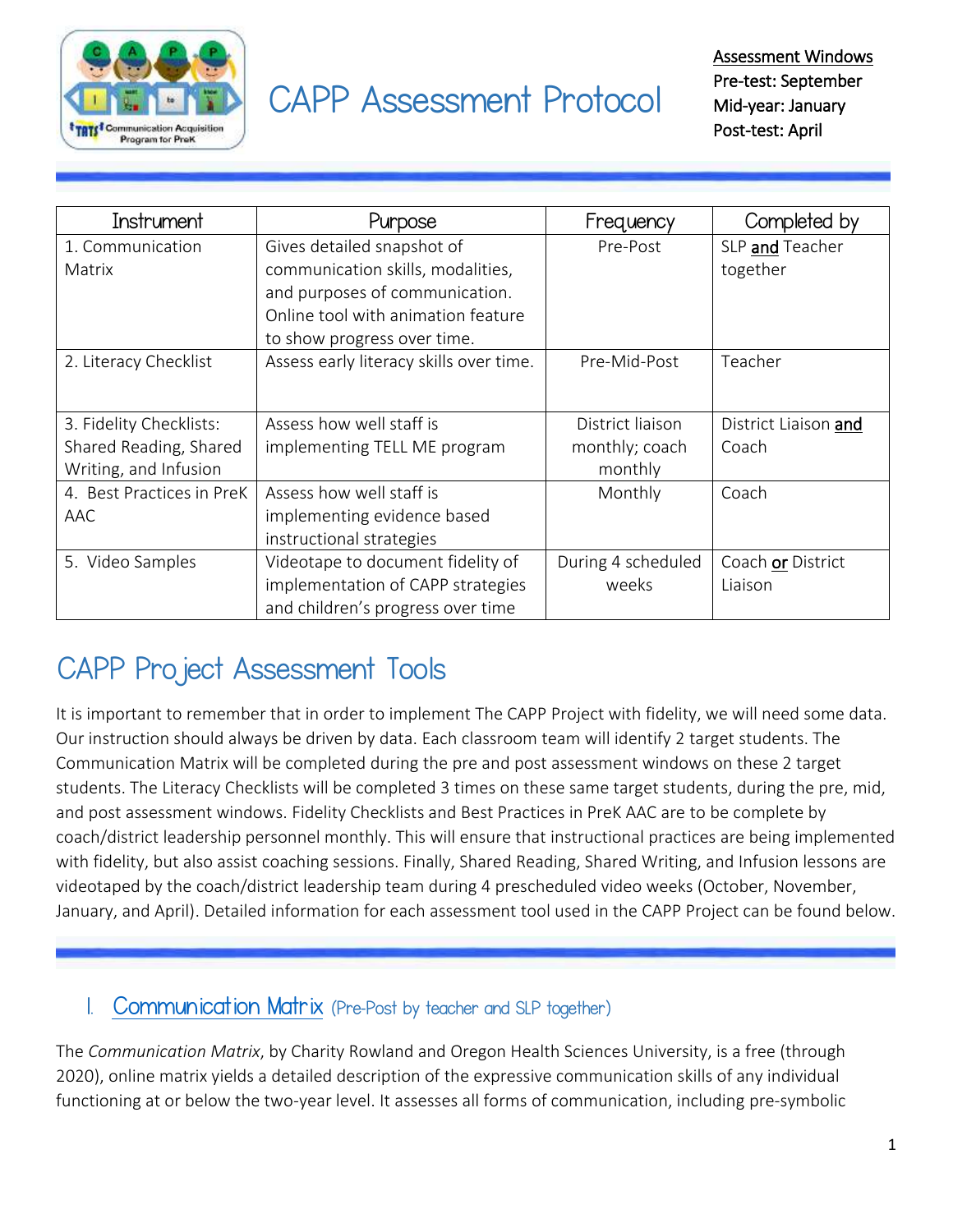communication and augmentative or alternative forms and establishes a profile of their current level of performance. It covers four major reasons to communicate (to refuse, to obtain items, to socially interact, or to provide or seek information), 24 specific communicative functions or intents, and 7 levels of communicative behavior (below). Each behavior is scored as: not used, emerging, or mastered. Beginning in 2021, The Communication Matrix will be free for up to 5 assessments in a 12-month calendar year. For pricing inquiries, please refer to [this monetization announcements flyer.](file:///C:/Users/an586999/Downloads/MonetizationAnnouncement6.11.20.pdf) 

This tool is especially useful for establishing appropriate goals (see pages following) and sharing progress with teams and families over time. The online matrix guides you through a step-by-step process to assess an individual's current communication skills (in English & Spanish) and automatically generates a 1-page profile and a comprehensive communication skills list.

| L<br>Preintentional<br>Behavior       | The child's behavior is not under his own control. It is in reaction to things (such as feeling hungry or wet or<br>sleepy). Parents interpret the child's state from his general behaviors, such as body movements, facial<br>expressions and sounds.                                                                                                                                                                                                                                                                                                                                  |  |
|---------------------------------------|-----------------------------------------------------------------------------------------------------------------------------------------------------------------------------------------------------------------------------------------------------------------------------------------------------------------------------------------------------------------------------------------------------------------------------------------------------------------------------------------------------------------------------------------------------------------------------------------|--|
| П.<br>Intentional<br>Behavior         | The child's behavior is now intentional (under the child's control), but she does not understand that "If I do this,<br>Mom or Dad will do that for me"-in other words she does not communicate intentionally yet. Parents continue<br>to interpret the child's needs and desires from her behavior, such as body movements, facial expressions,<br>vocalizations and eye gaze.                                                                                                                                                                                                         |  |
| Ш.<br>Unconventional<br>Communication | The child uses pre-symbolic behaviors intentionally to express his needs and desires to other people. They are<br>called "unconventional" because they are not socially acceptable for us to use as we grow older: they include<br>body movements, vocalizations, facial expressions and simple gestures (such as tugging on people).                                                                                                                                                                                                                                                   |  |
| IV.<br>Conventional<br>Communication  | The child uses pre-symbolic behaviors intentionally to express her needs and desire to other people.<br>"Conventional" gestures include behaviors such as pointing and nodding the head "yes". We continue to use<br>conventional gestures as adults to accompany our language. Note that many of these gestures (and especially<br>pointing) require good visual skills and may not be appropriate for children with severe vision impairment.                                                                                                                                         |  |
| V.<br>Concrete<br>Symbols             | Symbols physically resemble what they represent in a way that is obvious to the child—they look like, feel like,<br>move like or sound like what they represent. Concrete symbols include picture symbols, objects used as symbols<br>(such as a shoelace to represent "shoe"), certain "iconic" gestures (such as patting a chair to say "sit down") and<br>sounds (such as making a buzzing sound to refer to a bee). Children with severe physical impairments may<br>access picture and object symbols through the use of a mechanical device or by pointing, touching or eye gaze. |  |
| VI.<br><b>Abstract</b><br>Symbols     | The child uses abstract symbols such as speech, manual signs, or Brailled or printed words. These symbols do<br>not look, feel, or sound like what they represent. They are used one at a time.                                                                                                                                                                                                                                                                                                                                                                                         |  |
| VII.<br>Language                      | The child combines symbols (any sort of symbols) into ordered two- or three-symbol combinations ("want<br>juice", "me want juice"), according to grammatical rules. The child understands that the meaning of word<br>combinations may differ depending upon how the symbols are arranged.                                                                                                                                                                                                                                                                                              |  |

To use this tool:

- Create a free account for your CAPP activities you may use this tool for other students but create a separate account for them.
- Provide user email and password to your coach (your district leadership person)
- For each target student Start a new assessment and develop a personal identifier (use student's initials and county: e.g., D.R. Columbia) then answer the initial questions to add the child. Complete the matrix by answering the questions.
- Matrices are editable for up to 30 days after you begin.
- At post-test, update the assessment by beginning with previously completed matrix.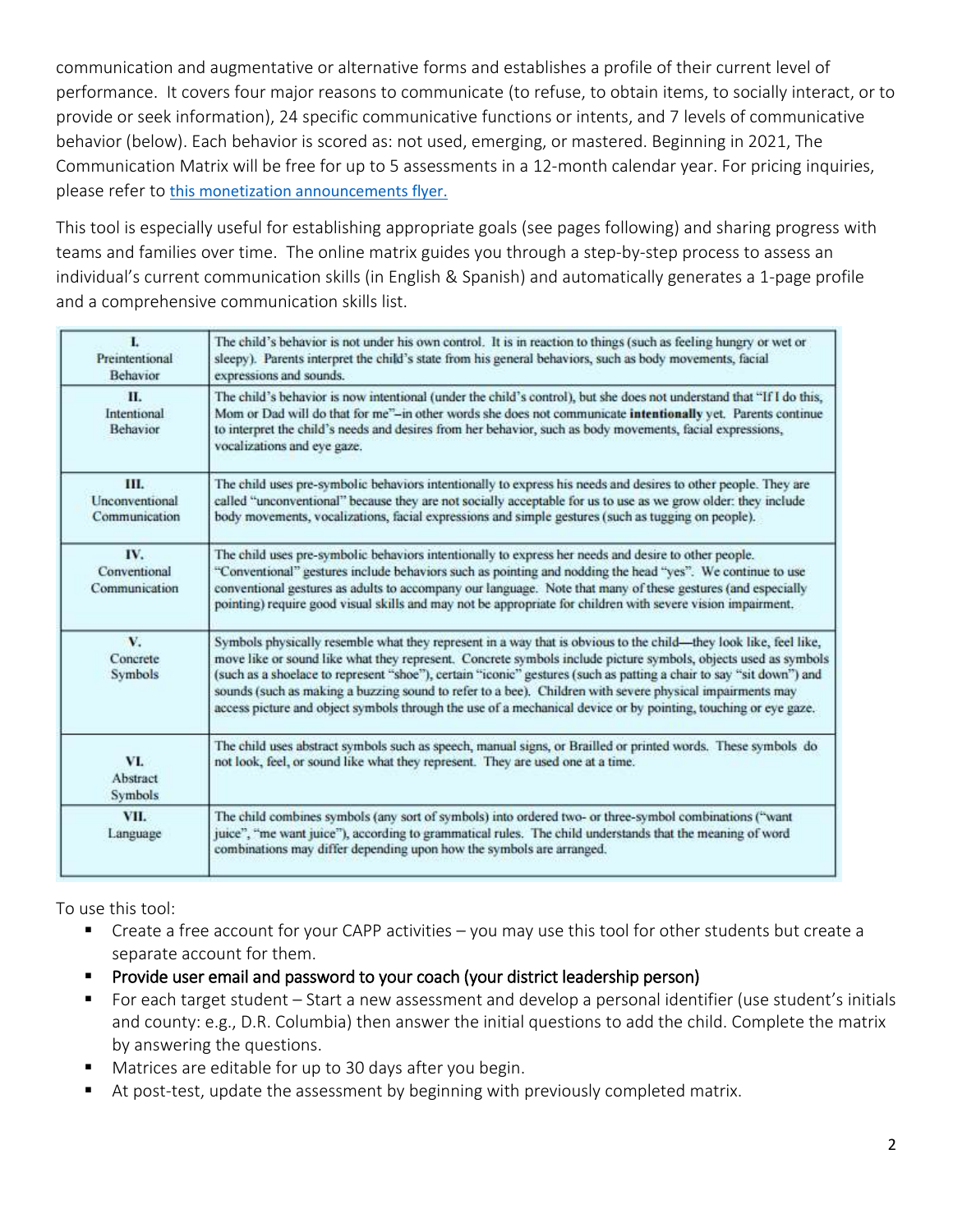For more information on this tool, there are several YouTube videos that may useful – Check out The [Communication Matrix youtube channel](https://www.youtube.com/channel/UCHrv-BX2bQDUWplLl2iXBDw) and search for videos like the following:

- 1. Matrix intro approx. 2 min.
- 2. Explanation of the seven levels of communication approx. 5 min.
- 3. Creating Communication Matrix custom reports approx. 11 min.
- 4. Scoring the Matrix approx. 6 min.
- 5. Viewing and sharing your matrix results approx. 3 min.

Coaches and/or district leadership Contact: Create a Group to view all your team's assessments:

From your Dashboard, click on Create a Group. Name the group and you as manager. Add members to your group. They will receive an email to which they must reply, giving permission to join the group. You should probably alert them that they will be receiving this so they will reply affirmatively.

If you have technical difficulties with the matrix, click on the **Contact Us** link at the bottom of the home page. I have found them to be very responsive. They will call and walk you through something if necessary. You can contact your TATS Regional Facilitator if you have questions as well!

#### 2. Literacy Checklist (Pre-Mid-Post by teacher)

The purpose of the literacy checklist is to evaluate and track children's early literacy skills over time. This tool evaluates 3 areas of emergent literacy:

- **Engagement with Books**
- Interactions with Books
- Communication during Shared Reading and Writing

If the child uses AAC or Assistive Technology to interact or engage with books it should be noted (i.e., Child uses switch to indicate a desire to turn the page.)

This tool is easy to complete for teachers who regularly read books with children independently or in small groups. If needed, sit and read a book with the child and then score the instrument.

#### 3. Fidelity Checklists: Shared Reading, Shared Writing, Infusion (District Liaison – 1 set monthly; Coach – 1 set monthly)

The purpose of these checklists is to ensure that the program and instructional practices are being implemented with fidelity, consistently and accurately, as they were intended to be used. There are 10 checklists for shared reading and shared writing, each corresponding to one of the 10 lessons, and an infusion checklist.

Each of the 3 checklists should also be completed monthly by both the district liaison and the coach. The checklists correspond to the lesson that is being taught (1 of 10). Be sure you are using the reading and writing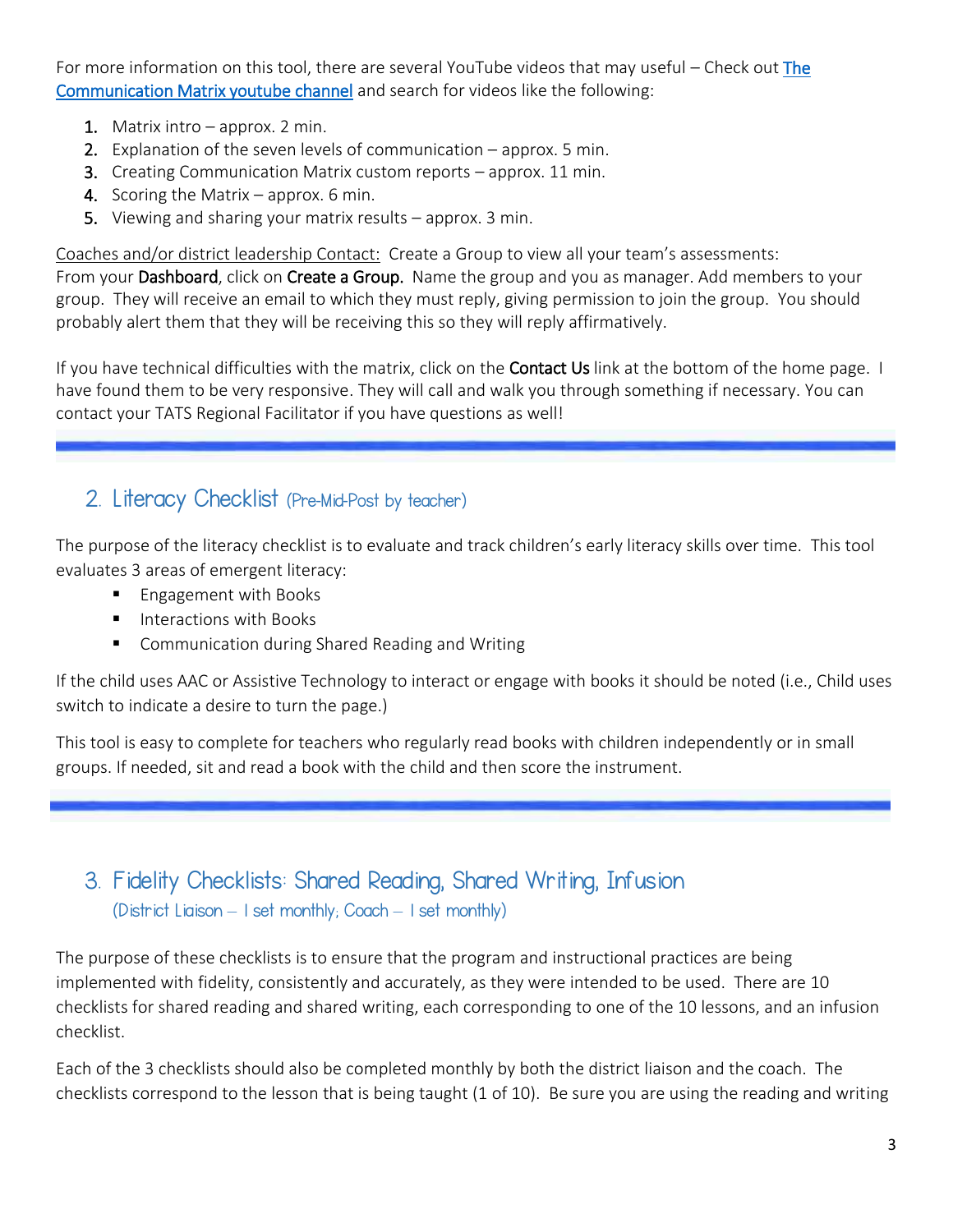checklists that correspond to the lesson for that day. You should check with the teacher prior to your visit to ensure that you have the appropriate forms with you.

The completed checklists should be shared with the classroom teacher and used to improve the implementation of the program and instruction in the classroom. Items that are scored *sometimes* or *rarely/few* provide opportunities to problem-solve ways to improve practices.

For example, if the item *"Classroom assistants actively facilitate student learning"* is scored *sometimes*, the coach or liaison could engage the teacher and/or team in discussion of specific strategies the assistants could use (e.g., modeling, orienting the child to the teacher or device, using visual behavioral cues, utilizing switches or alternative forms of participation, etc.) to ensure that all children are engaged and participating.

### 4. Best Practices in PreK AAC (Monthly by Coaches)

This tool is used by coaches to determine how well the classroom staff is implementing the CAPP instructional strategies and practices. When doing observations, rate how well the strategies are demonstrated. Use this checklist when providing feedback to the classroom staff and to create opportunities to discuss what is going well in the classroom and problem-solve areas that need improvement. Try to prioritize 1-2 items to focus your feedback and develop plans for improvement until the next visit. Taking data can help to track progress over time.

For example, item number 2 is "Speak AAC - Frequently and consistently model appropriate language input using a visual language system with both words and symbols." You might count the number of times a teacher uses the manual board or AAC during a 10-minute group across visits.

Or for item 18, "Make good use of daily routines as opportunities for interaction and communication." you might count the number of opportunities that a child has to use her core vocabulary during a toileting routine.

Data helps provide concrete information for the coach and the classroom staff about what is happening and how a particular behavior improves or doesn't improve over time. This provides valuable input about how well classroom staff are creating an environment that supports engagement, interaction, and communication for all children.

## 5. Video Samples **–** Coaches or leadership tape during 4 Scheduled Weeks (October 5-9, November 9-13, January 25-29, April 5-9)

The purpose of the videos is twofold: to document progress of the implementation of the program throughout the year and to use the tapes for reflecting on classroom practices and their effect on students. The tapes provide the opportunity to ensure the instructional strategies are implemented with fidelity and the engagement, interactions, and communication of the children is improving over time. Videotaping allows you to view and listen to the class from the children's perspective and can lead to valuable insights about what is